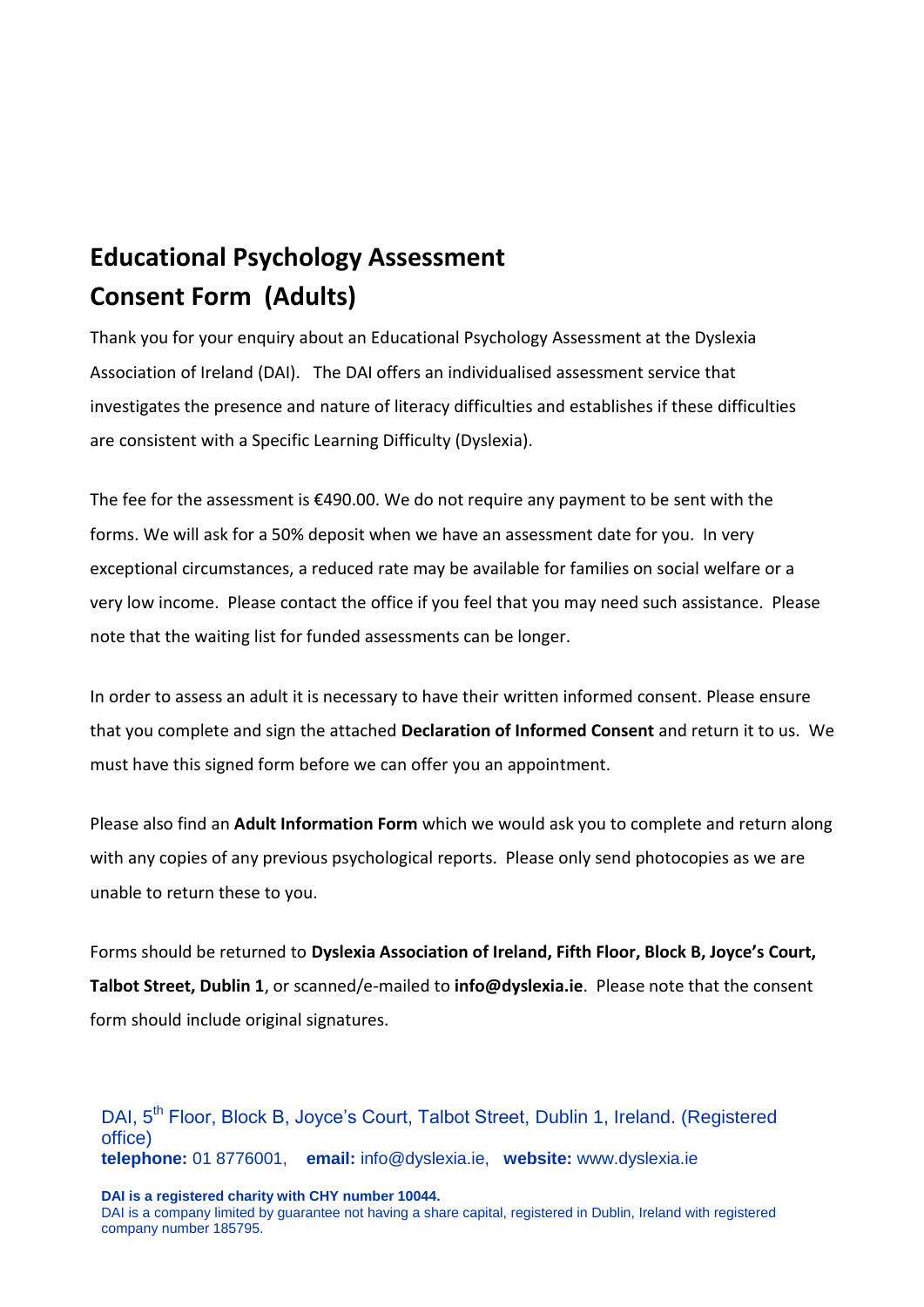Once we have received both of these forms we will place you on our waiting list and write to you to confirm this. These forms are reviewed by the educational psychologist before an assessment appointment date is offered. In a small number of cases the educational psychologist may contact you in advance of an appointment to get additional information.

The assessment process takes approximately three hours. This includes speaking with the psychologist before testing, completion of tests, and finally verbal feedback. A written report is sent to you within four weeks. Reports are sent by email but a hard copy can be sent if requested. You can contact the DAI at any time after you have received the report, if you have a query or are seeking some extra information.

The DAI will only conduct an IQ test if the educational psychologist deems it necessary and in the best interest of the client. An IQ test may be needed to fulfil a specific requirement such as supporting applications for certain resources or accommodations.

DAI educational psychologists all have accredited qualifications in educational psychology at postgraduate level, and are guided by the Educational Psychology Assessment Policy that was approved by the National Executive Committee of the DAI in April 2015. This policy is reviewed annually to ensure it remains in line with current best practice and the most up to date psychological and educational research and evidence.

The DAI keep all records and information about clients confidential and secure as per data protection legislation and guidance. We retain records for six years before they are confidentially destroyed. **It is therefore important that you retain copies of reports for your own records.** 

All staff working in the Dyslexia Association are Garda Vetted for Child and Vulnerable Adult Protection purposes and work within the guidance laid out in the DAI's Child and Vulnerable Adult Protection Policy.

If you require any assistance to complete this paperwork or have any queries about the assessment process then please contact the office on (01) 877 6001 or [info@dyslexia.ie.](mailto:info@dyslexia.ie)

Please keep this information sheet for your records.

DAI, 5<sup>th</sup> Floor, Block B, Joyce's Court, Talbot Street, Dublin 1, Ireland. (Registered office) **telephone:** 01 8776001, **email:** info@dyslexia.ie, **website:** www.dyslexia.ie

**DAI is a registered charity with CHY number 10044.**

DAI is a company limited by guarantee not having a share capital, registered in Dublin, Ireland with registered company number 185795.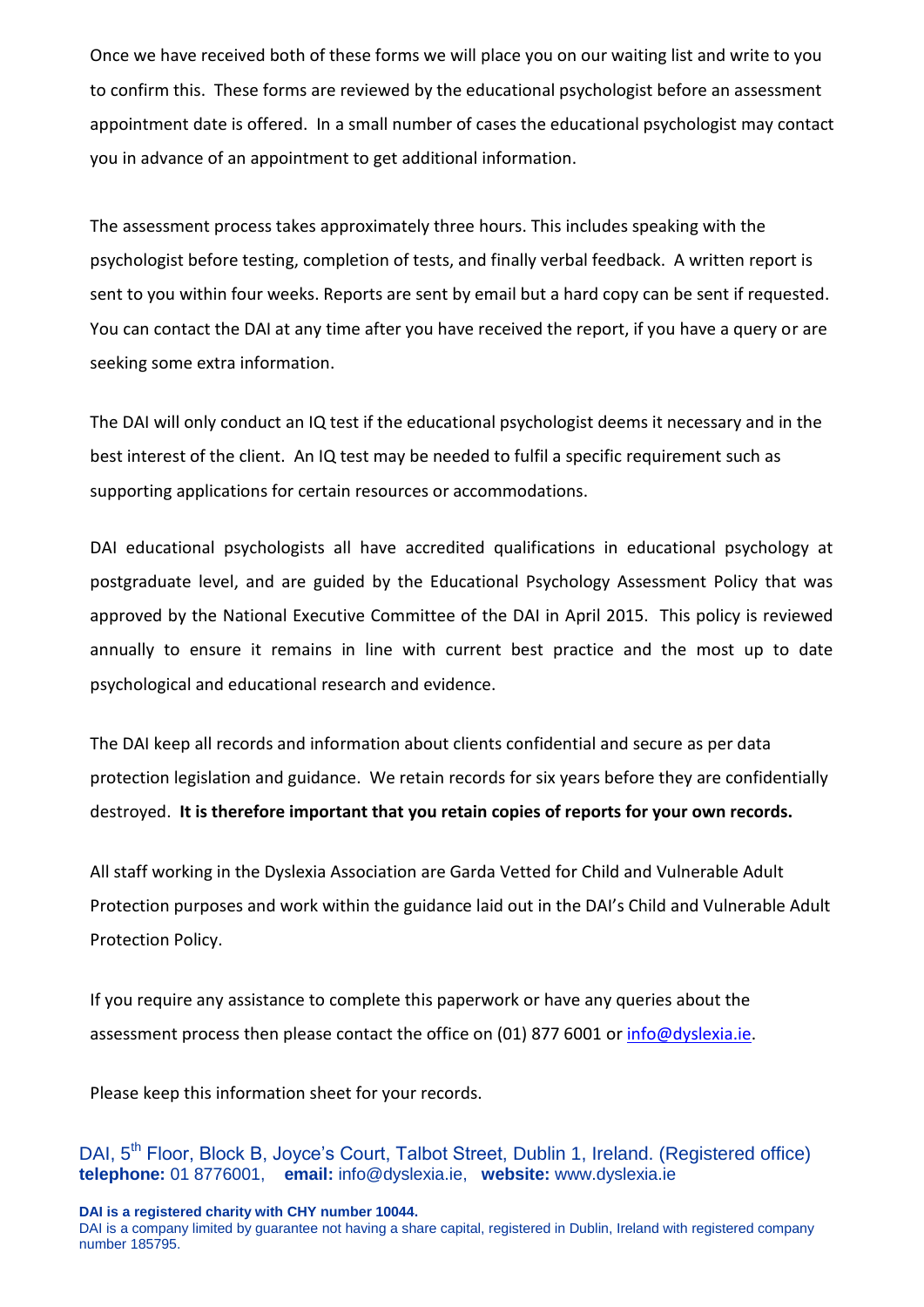### Educational Psychology Assessment

## **Declaration of Informed Consent**

I have read and understood the above information about an Educational Psychology Assessment and hereby give permission to the Dyslexia Association of Ireland to undertake an Educational Psychology Assessment:

| Date of Birth:                                                          |
|-------------------------------------------------------------------------|
|                                                                         |
|                                                                         |
|                                                                         |
|                                                                         |
| I am happy to receive correspondence and my assessment report by Email: |
| Yes $\Box$ No $\Box$                                                    |
| <b>Email Address:</b>                                                   |

Please return to: **Dyslexia Association of Ireland, 5 th Floor, Block B, Joyce's Court, Talbot St, Dublin 1**

Or scan and email to: **[info@dyslexia.ie](mailto:info@dyslexia.ie)**

DAI, 5<sup>th</sup> Floor, Block B, Joyce's Court, Talbot Street, Dublin 1, Ireland. (Registered office) **telephone:** 01 8776001, **email:** info@dyslexia.ie, **website:** www.dyslexia.ie

**DAI is a registered charity with CHY number 10044.**

DAI is a company limited by guarantee not having a share capital, registered in Dublin, Ireland with registered company number 185795.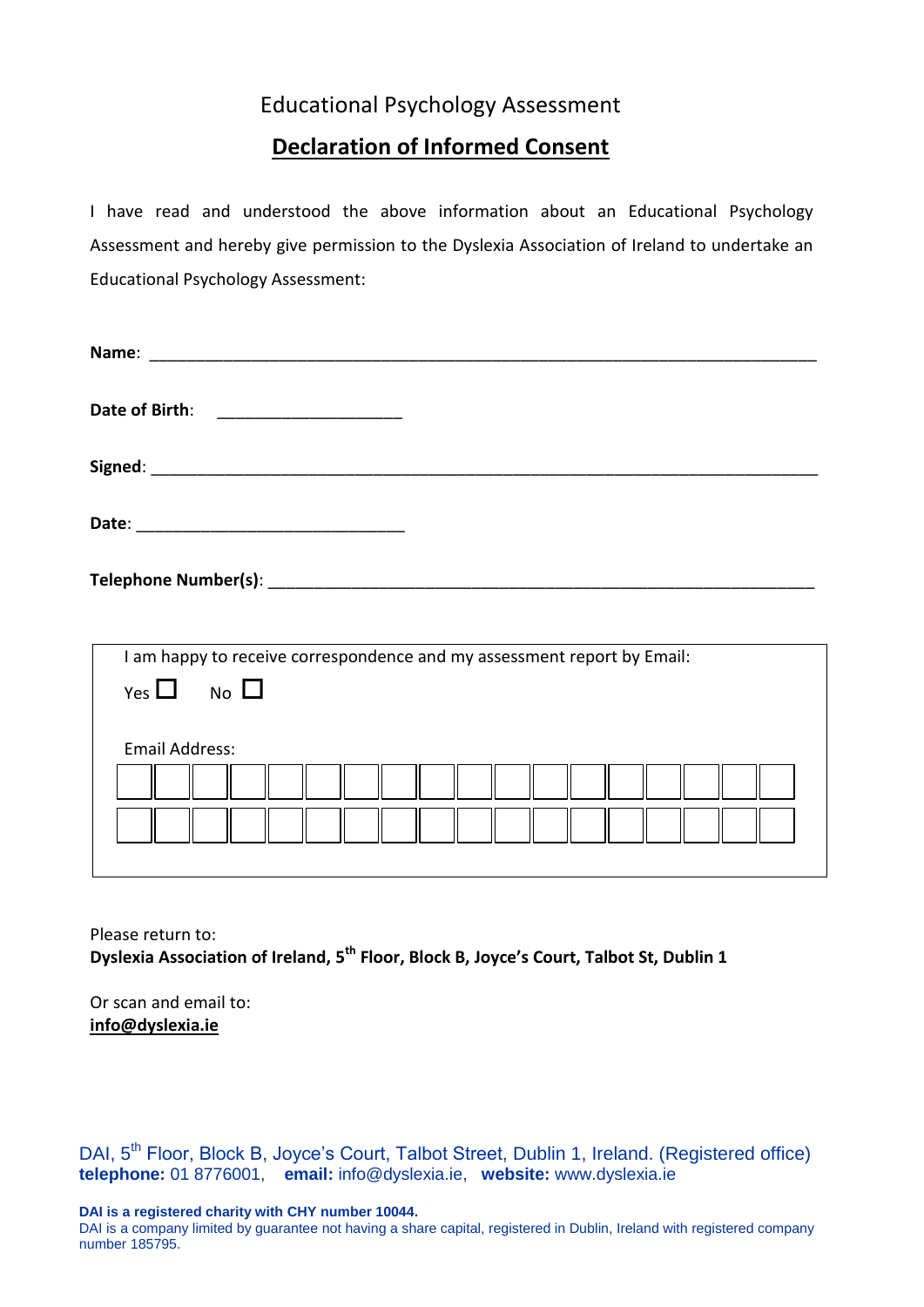## **Adult Information Form**

We would be grateful if you could provide this background information to help us provide the best possible service when you attend for an assessment. If you would like any assistance completing this form please call us on (01) 877 6001. Thank you.

| Name:                                                                      |                                                                        |               | DOB:           |                                                                                                               |    |  |
|----------------------------------------------------------------------------|------------------------------------------------------------------------|---------------|----------------|---------------------------------------------------------------------------------------------------------------|----|--|
| <b>Address:</b>                                                            |                                                                        |               |                |                                                                                                               |    |  |
| Telephone:                                                                 |                                                                        |               | Email:         |                                                                                                               |    |  |
|                                                                            | Is English your first or main language?<br>If NO, please give details: | YES $\Box$    |                | $NO$ $\Box$                                                                                                   |    |  |
|                                                                            |                                                                        |               |                |                                                                                                               |    |  |
| Have you ever been assessed by a Psychologist before? YES D<br>$NO$ $\Box$ |                                                                        |               |                |                                                                                                               |    |  |
| Date                                                                       | If YES please provide details below:<br>Type of Assessment             |               |                | Conclusion/Diagnosis (if any)                                                                                 |    |  |
|                                                                            | Please list schools that you attended:                                 |               |                | Please enclose photocopies of the above reports. Reports cannot be returned to you, so please keep originals. |    |  |
| <b>Schools Attended</b>                                                    |                                                                        |               |                | Dates Attended                                                                                                |    |  |
|                                                                            |                                                                        |               |                |                                                                                                               |    |  |
|                                                                            | Did you complete Junior/Inter Cert? YES □                              |               | $NO$ $\square$ | Leaving Cert? YES □                                                                                           | NO |  |
|                                                                            | Did you get extra help in school?                                      | YES $\square$ | $NO$ $\square$ | If YES, please give details:                                                                                  |    |  |
|                                                                            |                                                                        |               |                |                                                                                                               |    |  |

DAI, 5<sup>th</sup> Floor, Block B, Joyce's Court, Talbot Street, Dublin 1, Ireland. (Registered office) **telephone:** 01 8776001, **email:** info@dyslexia.ie, **website:** www.dyslexia.ie

**DAI is a registered charity with CHY number 10044.**

DAI is a company limited by guarantee not having a share capital, registered in Dublin, Ireland with registered company number 185795.